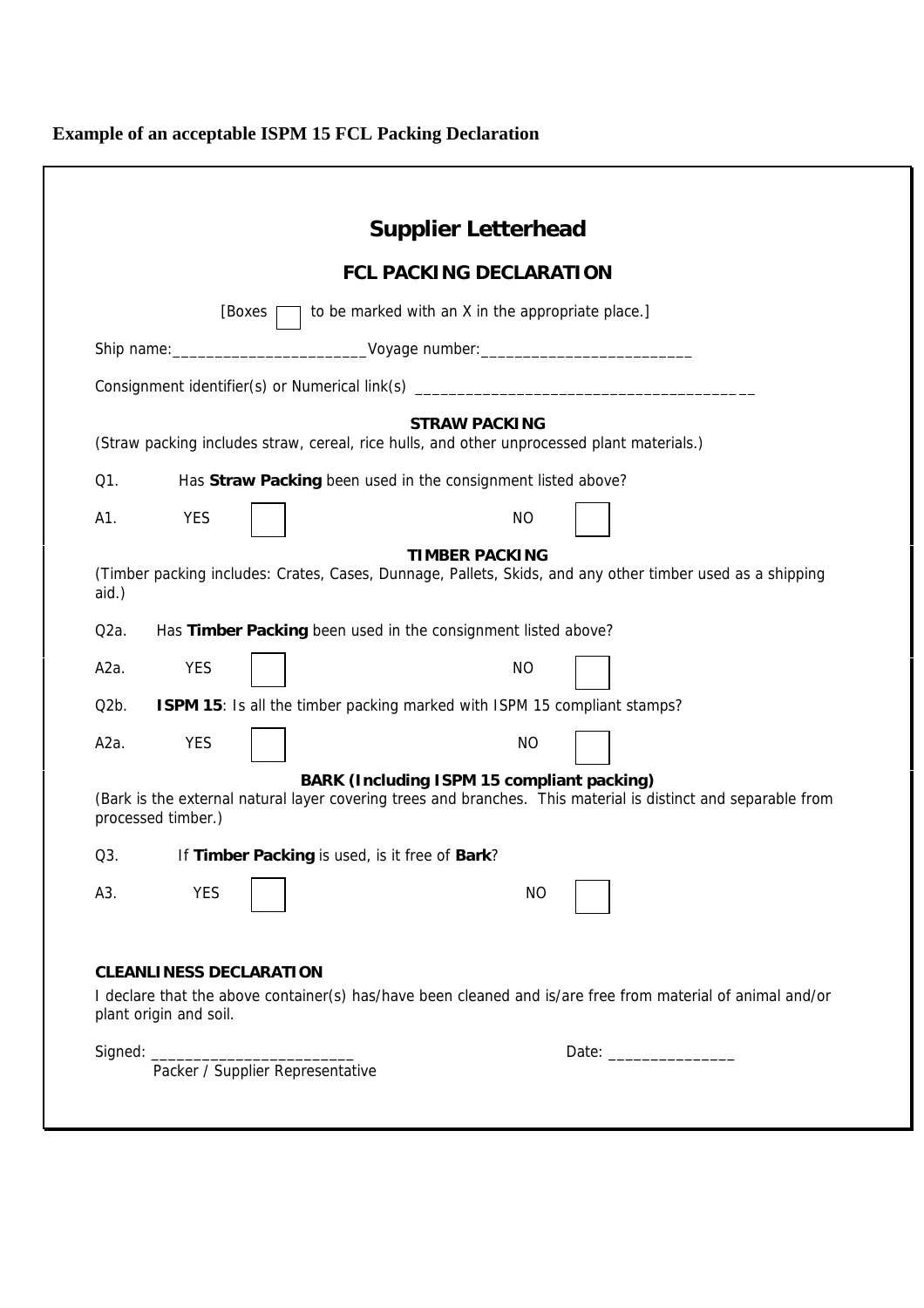## **Example of an acceptable ISPM 15 LCL Packing Declaration**

|                            |                    |                                                | <b>Supplier Letterhead</b>                                                                                                                                                                          |
|----------------------------|--------------------|------------------------------------------------|-----------------------------------------------------------------------------------------------------------------------------------------------------------------------------------------------------|
|                            |                    |                                                | <b>LCL PACKING DECLARATION</b>                                                                                                                                                                      |
|                            |                    | [Boxes                                         | to be marked with an X in the appropriate place.]                                                                                                                                                   |
|                            |                    |                                                | Ship name: ________________________________Voyage number: ______________________                                                                                                                    |
|                            |                    |                                                | Consignment identifier(s) or Numerical link(s) _________________________________                                                                                                                    |
|                            |                    |                                                | <b>STRAW PACKING</b><br>(Straw packing includes straw, cereal, rice hulls, and other unprocessed plant materials.)                                                                                  |
| Q1.                        |                    |                                                | Has Straw Packing been used in the consignment listed above?                                                                                                                                        |
| A1.                        | <b>YES</b>         |                                                | <b>NO</b>                                                                                                                                                                                           |
| aid.)<br>Q <sub>2</sub> a. |                    |                                                | <b>TIMBER PACKING</b><br>(Timber packing includes: Crates, Cases, Dunnage, Pallets, Skids, and any other timber used as a shipping<br>Has Timber Packing been used in the consignment listed above? |
| A2a.                       | <b>YES</b>         |                                                | <b>NO</b>                                                                                                                                                                                           |
| Q <sub>2</sub> b.          |                    |                                                | ISPM 15: Is all the timber packing marked with ISPM 15 compliant stamps?                                                                                                                            |
| A2a.                       | <b>YES</b>         |                                                | <b>NO</b>                                                                                                                                                                                           |
|                            | processed timber.) |                                                | BARK (Including ISPM 15 compliant packing)<br>(Bark is the external natural layer covering trees and branches. This material is distinct and separable from                                         |
| Q3.                        |                    | If Timber Packing is used, is it free of Bark? |                                                                                                                                                                                                     |
| A3.                        | <b>YES</b>         |                                                | <b>NO</b>                                                                                                                                                                                           |
|                            | Signed:            |                                                |                                                                                                                                                                                                     |